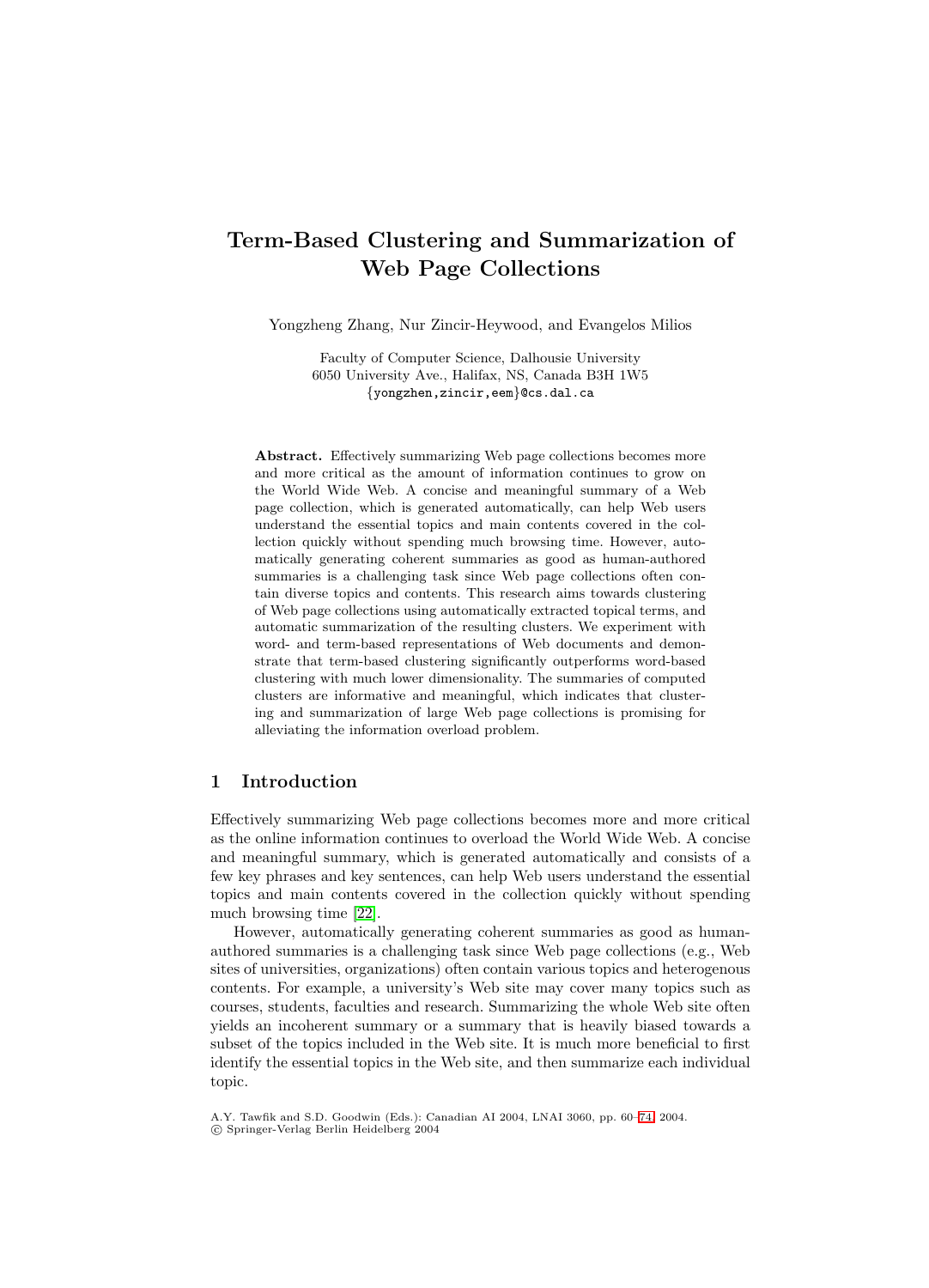<span id="page-1-0"></span>Text clustering, which has been extensively studied in many scientific disciplines, plays an important role in organizing large amounts of heterogenous data into a small number of semantically meaningful clusters [\[15\]](#page-14-0). In particular, Web collection clustering is useful for summarization, organization and navigation of semi-structured Web pages [\[21\]](#page-14-0).

Clustering of documents, including Web pages, suffers from the very high dimensionality of the feature vector space required if the naive bag-of-words representation of documents is used. In a high dimensional space, the distance between any two documents tends to be constant, making clustering on the basis of distance ill-defined [\[11\]](#page-14-0). Therefore the issue of reducing the dimensionality of the space is critical. Automatic term extraction [\[9\]](#page-14-0), based on a combination of linguistic and statistical constraints, has the promise of leading to reduced dimensionality representations by focusing on semantically meaningful word collocations [\[13\]](#page-14-0).

This research aims towards K-Means and EM clustering of Web page collections using automatically extracted topical terms, and automatic summarization of the resulting clusters. Summarization of a cluster proceeds with the identification and extraction of keyterms and key sentences in the *narrative* text, which constitute the summary of the cluster [\[22\]](#page-14-0).

The quality of clustering with term-based document representation is compared to that with word-based document representation, which is used as the baseline method. We demonstrate that term-based clustering significantly outperforms word-based clustering with much lower dimensionality. The significance of Web collection clustering for automatic Web collection summarization is also investigated.

The rest of the paper is organized as follows. Section 2 reviews published Web collection clustering and summarization approaches, and Section [3](#page-2-0) explains how to construct a Web page collection for experimental purposes. Section [4](#page-3-0) describes how to conduct K-Means and EM clustering with both word- and term-based document representations and Section [5](#page-6-0) evaluates the clustering quality. Section [6](#page-10-0) discusses automatic summarization of resulting clusters. Finally, Section [7](#page-13-0) concludes our work and describes future research directions.

## **2 Related Work**

A variety of approaches to text clustering have been developed [\[2,](#page-13-0)[12,15\]](#page-14-0). Typically clustering approaches can be categorized as *agglomerative* or *partitional* based on the underlying methodology of the algorithm, or as *hierarchical* or *flat* (non-hierarchical) based on the structure of the final solution [\[23\]](#page-14-0).

In general, text clustering involves constructing a vector space model and representing documents by feature vectors. First, a set of features (e.g., bag of words) is properly selected from the document corpus. Second, each document is represented by a feature vector, which consists of weighting statistics of all features. Finally, clustering proceeds by measuring the similarity (e.g., a function of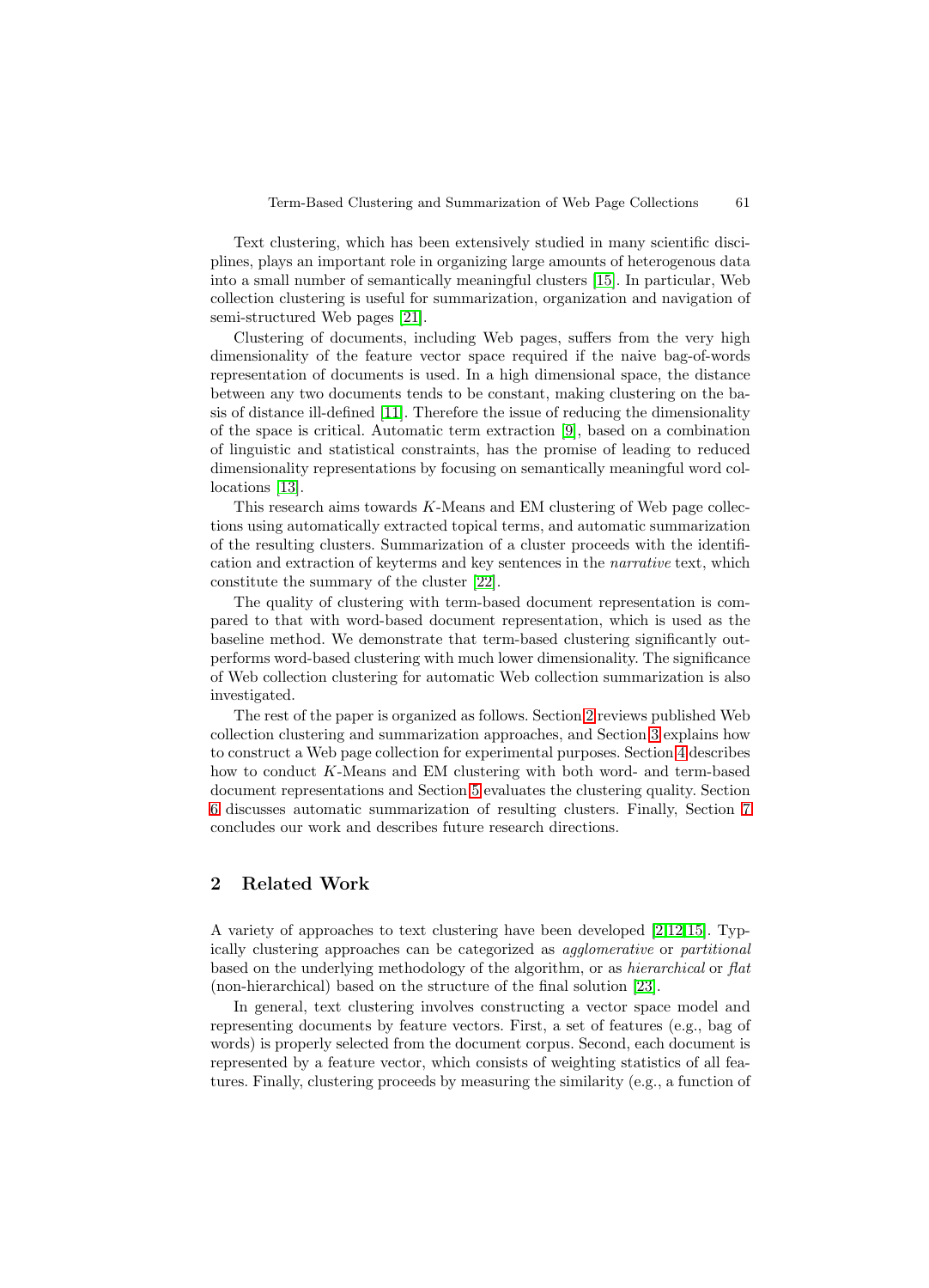<span id="page-2-0"></span>Euclidean distance) between documents and assigning documents to appropriate clusters.

One important issue for effective clustering is feature selection. A good feature set is effective if it can discriminate dissimilar documents as much as possible and its dimensionality is as low as possible. Approaches to Web collection clustering have been either *word-based* or *link-based*. Word-based approaches [\[4,5\]](#page-13-0) use a set of common words shared among documents as features, which suffers from the high space dimensionality while link-based approaches [\[6](#page-13-0)[,20\]](#page-14-0) analyze the hyperlinks between Web documents for feature selection, which depends on the availability of co-citations. Some Web page clustering systems [\[14,21\]](#page-14-0) use a combination of above two.

Research work in [\[13\]](#page-14-0) demonstrates that automatically extracted topical terms can reduce the space dimensionality significantly while providing comparable performance with link-based feature representation (citation graph) in an information retrieval task, i.e., document similarity analysis. We aim to use automatically extracted terms for Web collection clustering and compare the clustering quality to that with bag of words representation.

Zhang et al. [\[22\]](#page-14-0) propose an effective content-based approach to automatic Web site summarization, which can be applied to automatic summarization of computed clusters. Traditional text summarization systems are mostly *extraction-based* via the identification of the most significant sentences in source text for summary generation [\[10\]](#page-14-0). However, Web pages often contain diverse textual fragments such as bullets (which are not complete phrases and therefore difficult to analyze linguistically) or short phrases, that carry no information (e.g., date page last revised / copyright note), so being able to identify narrative text apart from non-narrative text is very important when moving from traditional coherent text such as news stories to Web documents. By filtering out non-narrative text identified by decision tree rules, Web-based applications, including automatic term extraction and Web collection clustering, can make use of state-of-the-art techniques for cleaner text.

## **3 Web Page Collection**

The Text REtrieval Conference  $(THEC<sup>1</sup>)$  provides a Web test collection .GOV<sup>2</sup> with  $18G$  data crawled from the .GOV Web site<sup>3</sup>, which is a huge site with 14 main topics<sup>4</sup>. Each topic has a *description* Web page which lists all the subtopics categorized in the current topic. In order to construct a Web page collection for testing the clustering quality using word- and term-based document representations, a Web crawler is designed to collect Web pages of subtopics from each of the 14 topics. The 14 Web pages of topic description are excluded.

<sup>1</sup> http://trec.nist.gov

<sup>2</sup> http://www.ted.cmis.csiro.au/TRECWeb/govinfo.html

<sup>3</sup> http://www.firstgov.gov

<sup>4</sup> http://www.firstgov.gov/Citizen/Topics/All Topics.shtml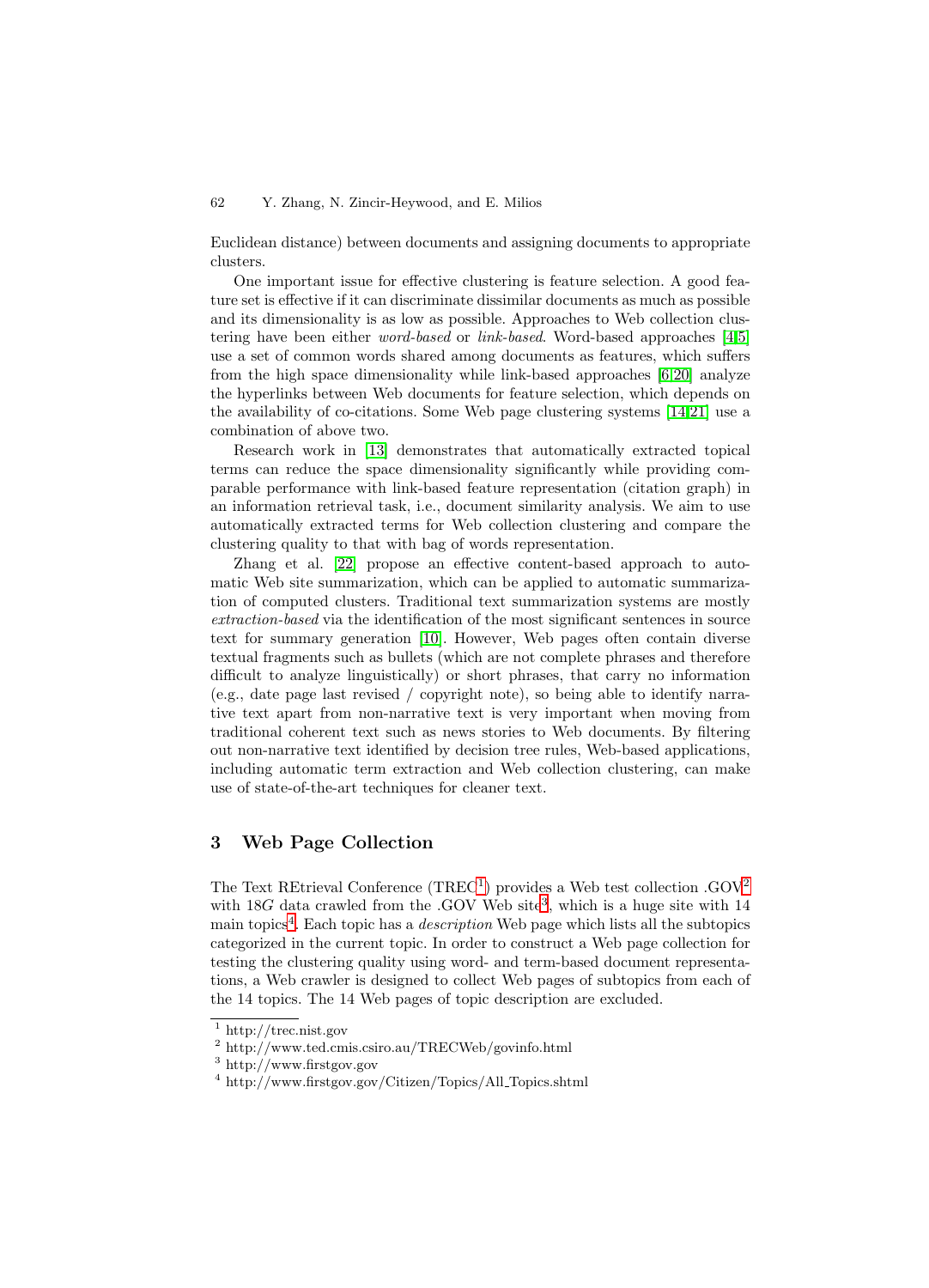<span id="page-3-0"></span>A total of 1123 Web pages of subtopics is collected. Among them, a subtotal of 141 link-broken and application files (.pdf, .ps, .doc and other binary) is removed, leading to a smaller set of 982 Web pages. Then plain text from all Web pages is extracted by the text browser  $\text{Lynx}^5$ , which is found to outperform several alternative text extraction tools such as *HTML2TXT*<sup>6</sup> and *html2txt*<sup>7</sup> [\[22\]](#page-14-0). Text files with more than  $100K$  size are truncated to that size.

The final data set used for clustering experiments is summarized in Table 1, where i is the topic index and  $|T_i|$  is the number of Web pages in each topic  $T_i$ .

| $\dot{i}$      | Topic $T_i$                         | $ T_i $ |
|----------------|-------------------------------------|---------|
| 1              | Benefits and Grants                 | 58      |
| $\overline{2}$ | <b>Consumer Protection</b>          | 56      |
| 3              | Defense and International           | 86      |
| 4              | Education and Jobs                  | 89      |
| 5              | Environment, Energy and Agriculture | 101     |
| 6              | Family, Home and Community          | 119     |
| $\overline{7}$ | Health                              | 94      |
| 8              | History, Arts and Culture           | 75      |
| 9              | Money and Taxes                     | 55      |
| 10             | Public Safety and Law               | 58      |
| 11             | Public Service and Volunteerism     | 69      |
| 12             | Science and Technology              | 36      |
| 13             | Travel and Recreation               | 48      |
| 14             | Voting and Elections                | 38      |

**Table 1.** Number of Web pages in each of 14 topics.

As shown in Table 1, the most populated topic is *Family, Home and Community* with 119 Web pages while the least populated topic is *Science and Technology* with only 36 Web pages.

## **4** *K***-means and EM Clustering**

In this section we discuss how to conduct word- and term-based K-Means and EM clustering on the Web page collection constructed in Section [3.](#page-2-0)

### **4.1** *K***-means and EM Algorithms**

The K-Means algorithm has been widely used due to its implementation simplicity. This non-hierarchical method first selects  $K$  data points as the initial

<sup>5</sup> http://lynx.isc.org

<sup>6</sup> http://user.tninet.se/∼jyc891w/software/html2txt/

<sup>7</sup> http://cgi.w3.org/cgi-bin/html2txt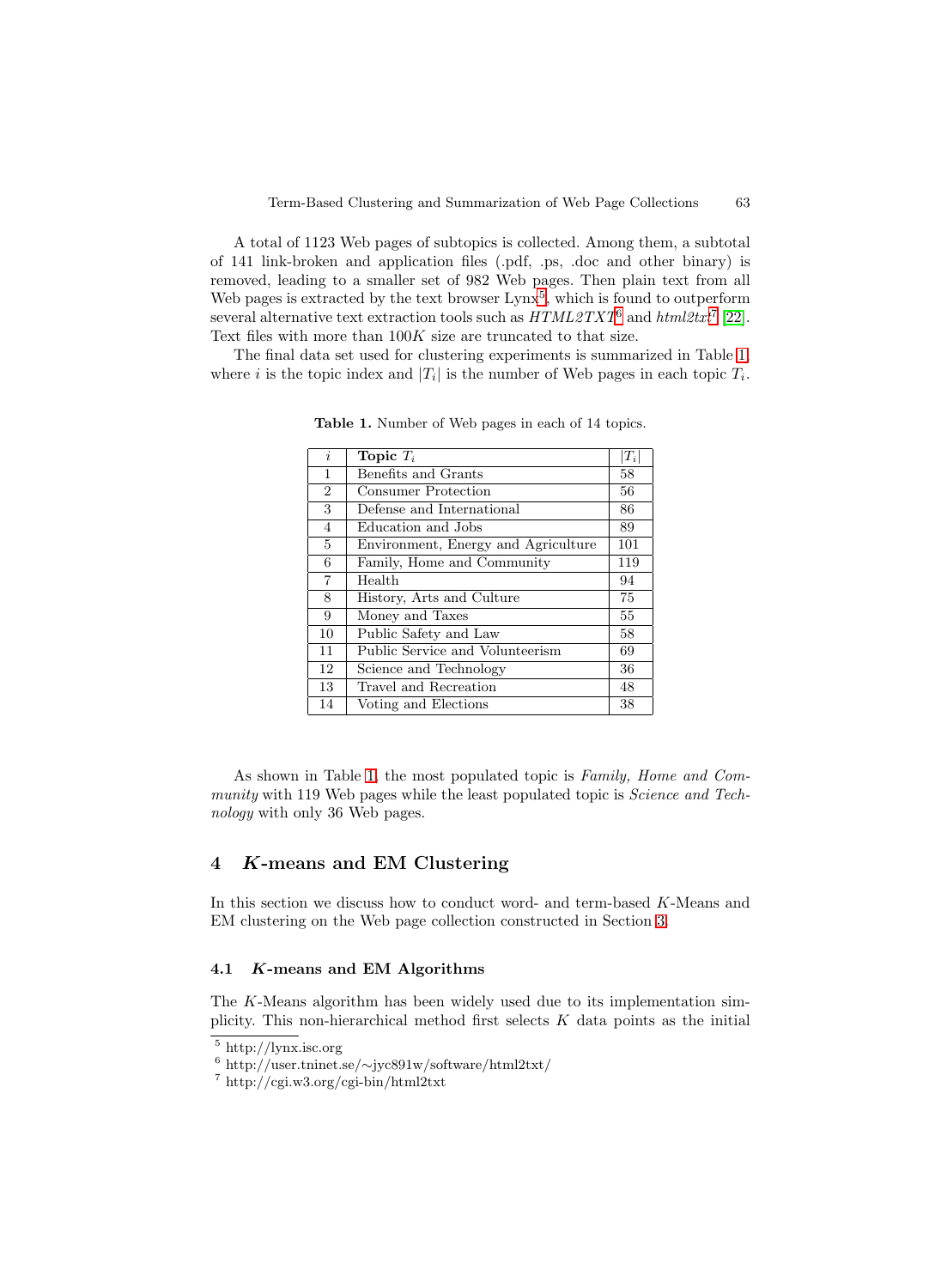centroids, one for each of K clusters. Second, all data points are assigned to the cluster whose centroid is the closest to the current data point. Third, the centroid of each cluster is recalculated. Steps two and three are repeated until the centroids do not change [\[18\]](#page-14-0).

The Expectation Maximization (EM) algorithm was first introduced by Dempster et al. [\[7\]](#page-13-0) as an approach to estimating the missing model parameters in the context of fitting a probabilistic model to data. It can be seen as an iterative approach to optimization. It first finds the expected value of the *log likelihood* with respect to the current parameter estimates. The second step is to maximize the expectation computed in the first step. These two steps are iterated if necessary. Each iteration is guaranteed to increase the log likelihood and the algorithm is guaranteed to converge to a local maximum of the likeli-hood function [\[1\]](#page-13-0). EM has many applications including text classification and text clustering. It is one of the most popular statistical unsupervised learning algorithms.

#### **4.2 Word- and Term-Based Feature Selection**

As discussed in Section [2,](#page-1-0) feature selection plays an important role in achieving high quality clustering. In our work, we experiment with two ways of feature selection, i.e., bag of words (word-based) and automatically extracted terms (term-based). In both cases, the text parts of Web pages are represented using the standard normalized TF-IDF weighting scheme, which is used in many textbased applications [\[8,16\]](#page-14-0).

**Word-based Representation of Documents.** The naive bag of words method selects a set of common words shared among documents as features. First, a standard list of 425 stopwords [\[8\]](#page-14-0) is removed from each text file. Second, each unique word is stemmed using the Porter stemmer, and its frequency in the current text file (TF part) and the number of documents where it appears (IDF part) are recorded. Finally, the word list is sorted in descending order of total frequency in all documents. It is observed there is a total of 39245 unique words in 982 text files. The most frequent word *state* appears 5816 times while about 6000 words appear only once. After we remove words which appear less than 6 times in the corpus, there are 5526 words left in the list.

In selecting the words to be used as features, it is observed that words appearing in most documents in the corpus are not useful features, because they do not help discriminate among clusters. So we re-rank the list of 5526 words according to their IDF in order to set proper upper and lower cutoffs for selecting words appearing with intermediate frequency [\[13\]](#page-14-0). After the words used as features are selected, their TF-IDF values in each document are calculated and normalized as in  $(1)$  and  $(2)$ , respectively.

$$
w_{i,j} = f_{i,j} \times \log \frac{N}{df_i}.\tag{1}
$$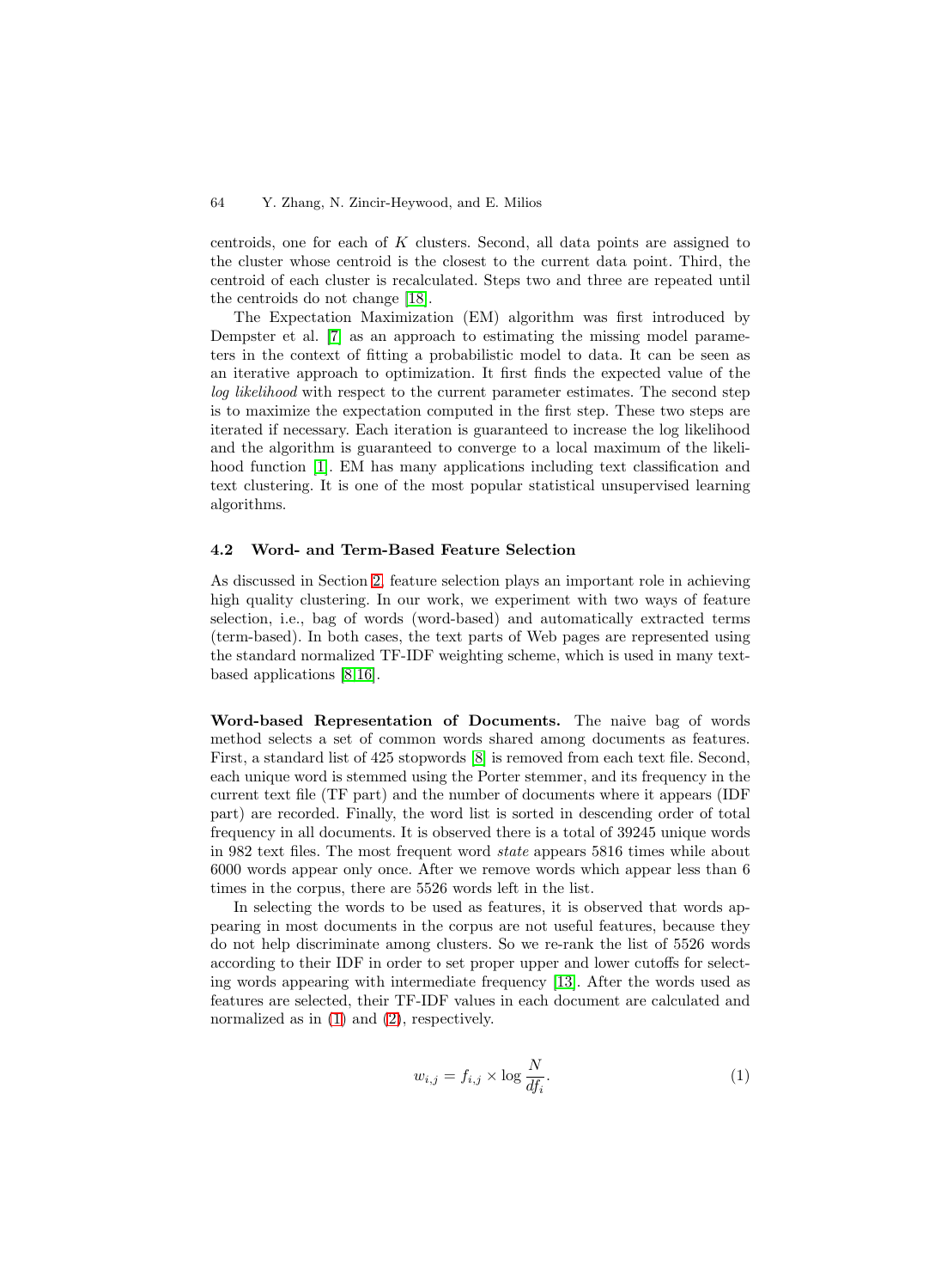$$
W_{i,j} = \frac{w_{i,j}}{\sqrt{\sum_{i=1}^{n} w_{i,j}^{2}}}.
$$
\n(2)

<span id="page-5-0"></span>where,  $w_{i,j}$  is the TF-IDF weight of word i in document j;  $f_{i,j}$  is the frequency of word  $i$  in document  $j$ ;  $N$  is the total number of documents in the collection, i.e., 982;  $df_i$  is the number of documents containing word i; and  $W_{i,j}$  is the normalized weight of word  $i$  in document  $j$ .

We experimented with different word cutoffs such as [10, 4000] (from the  $10^{th}$ word to the  $4000^{th}$  word ranked by IDF) and found that the best word cutoff with respect to clustering quality (evaluated by  $F$ -measure in Section [5\)](#page-6-0) is [15, 3000].

**Term-based Representation of Documents.** Word-based representation involves thousands of features and subsequent clustering often suffers from the dimensionality curse [\[11\]](#page-14-0). Multi-word terms are known to be linguistic descriptors of documents. Automatic term extraction is a useful tool for many text related applications such as text clustering and document similarity analysis. It is beneficial to automatically extract multi-word terms as features in order to significantly reduce the high dimensionality [\[13\]](#page-14-0).

In our work, we apply a state-of-the-art method, *C-value*/*NC-value* [\[9\]](#page-14-0), to extract multi-word terms from the Web page collection automatically. The *Cvalue* is a domain-independent method used to automatically extract multi-word terms. It aims to get more accurate terms than those obtained by the pure frequency of occurrence method, especially terms that may appear as nested within longer terms. The *NC-value* is an extension to *C-value*, which incorporates context words information into term extraction. Context words are those that appear in the vicinity of candidate terms, i.e. nouns, verbs and adjectives that either precede or follow the candidate term. This term extraction approach consists of both linguistic analysis (linguistic filter, part-of-speech tagging [\[3\]](#page-13-0), and stop list [\[8\]](#page-14-0)) and statistical analysis (frequency analysis, *C-value*/*NC-value*). Experiments in [\[9,13\]](#page-14-0) show that *C-value*/*NC-value* method performs well on a variety of special text corpora.

However, unlike traditional text documents with well-structured discourse, Web documents often contain diverse textual segments (e.g., bullets and short phrases) which are not suitable for extraction of semantically meaningful terms. We apply the same approach as proposed in [\[22\]](#page-14-0) to identify *narrative* paragraphs in the Web collection and consequently terms are extracted from narrative text only. First, text parts of Web pages are automatically segmented into paragraphs by Lynx. Second, one classifier, LONG, is used to filter out *short* paragraphs. Third, the other classifier, NARRATIVE, is in turn used to extract *narrative* paragraphs from *long* paragraphs identified in the previous step. These two classifiers are trained by the decision tree tool C5.0<sup>8</sup> based on features extracted by shallow natural language processing.

<sup>8</sup> http://www.rulequest.com/see5-unix.html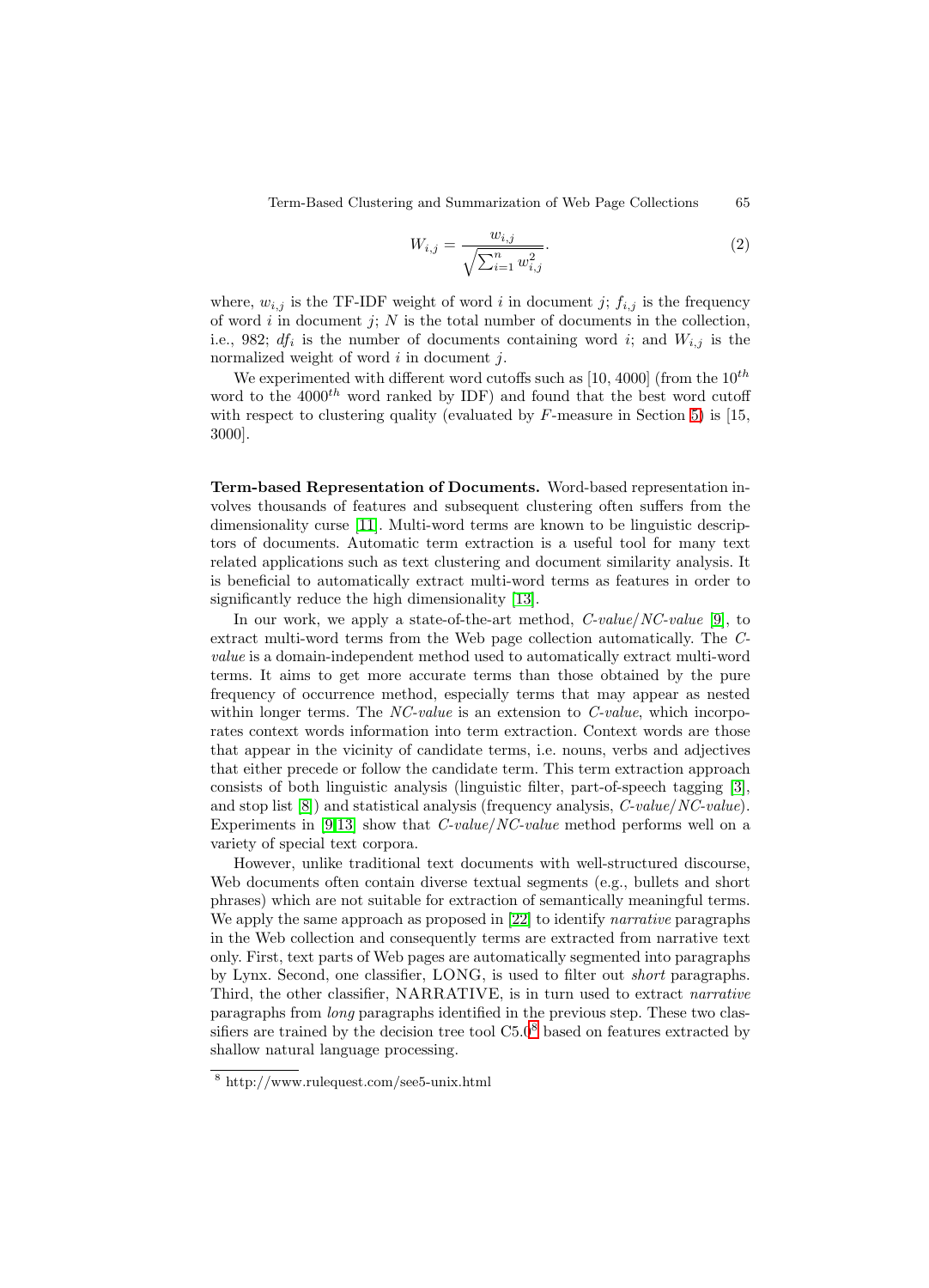<span id="page-6-0"></span>Then the *C-value*/*NC-value* method is applied and 1747 terms are extracted. These terms are ranked by NC-value and an NC-value threshold 17.5, which is  $5\%$  of the maximum NC-value, is set. This in return produces a term list, C, of 924 terms.

It is observed that the term list C contains some noun phrases (e.g., *home page*), which appear frequently in Web pages. These noun phrases can be treated as *Web-specific* stop words [\[17\]](#page-14-0) and must be removed. We experimented with 60  $DMOZ<sup>9</sup>$  Web sites and manually identified a stop list, L, of 81 noun phrases (e.g., *Web site*, *home page*, *credit card*, *privacy statement*, ...). The term list C is filtered through the noun phrase stop list  $L$  and the resulting term list  $T$ contains 892 terms.

Next, all documents are scanned in order to record the TF and IDF values for all terms in T. As we did in the word-based approach, we re-rank all the terms in T according to their IDF in order to set proper upper and lower cutoffs for selecting terms. We experiment with different term cutoffs and the best term cutoff is found to be [1, 450].

## **5 Clustering Experiments and Evaluation**

In this section we discuss the clustering experiments and evaluate the quality of the clustering results.

In our work, Java programs of K-Means and EM algorithms in the WEKA<sup>10</sup> package are used. For each cutoff (see previous section) of words and terms, we construct either a document-word matrix or a document-term matrix with Attribute-Relation File Format  $(ARFF)^{11}$ , where each document is represented with normalized TF-IDF values of either words or terms. Then we run the clustering software (we set  $K = 14$  and force EM to create 14 clusters) and compare the clustering quality using word- and term-based document representations.

## **5.1 Evaluation Schemes**

There are two main types of measures of clustering quality, i.e., *internal quality measure* and *external quality measure*. Internal quality measure uses the "overall similarity", which is based on the pairwise similarity of documents in a cluster, to evaluate the clustering quality. It compares different sets of clusters without reference to external knowledge. On the other hand, external quality measure such as *entropy* and *F-measure* examines the clustering quality by comparing the resulting clusters to known classes (topics) [\[18\]](#page-14-0).

We use the F-measure to evaluate the clustering quality since topic information for all Web pages is available. F-measure combines *precision* and *recall*. For a particular cluster  $C_i$ , we have to decide which topic  $T_i$  it most probably

<sup>9</sup> http://dmoz.org

<sup>10</sup> http://www.cs.waikato.ac.nz/∼ml/weka/index.html

<sup>11</sup> http://www.cs.waikato.ac.nz/∼ml/weka/arff.html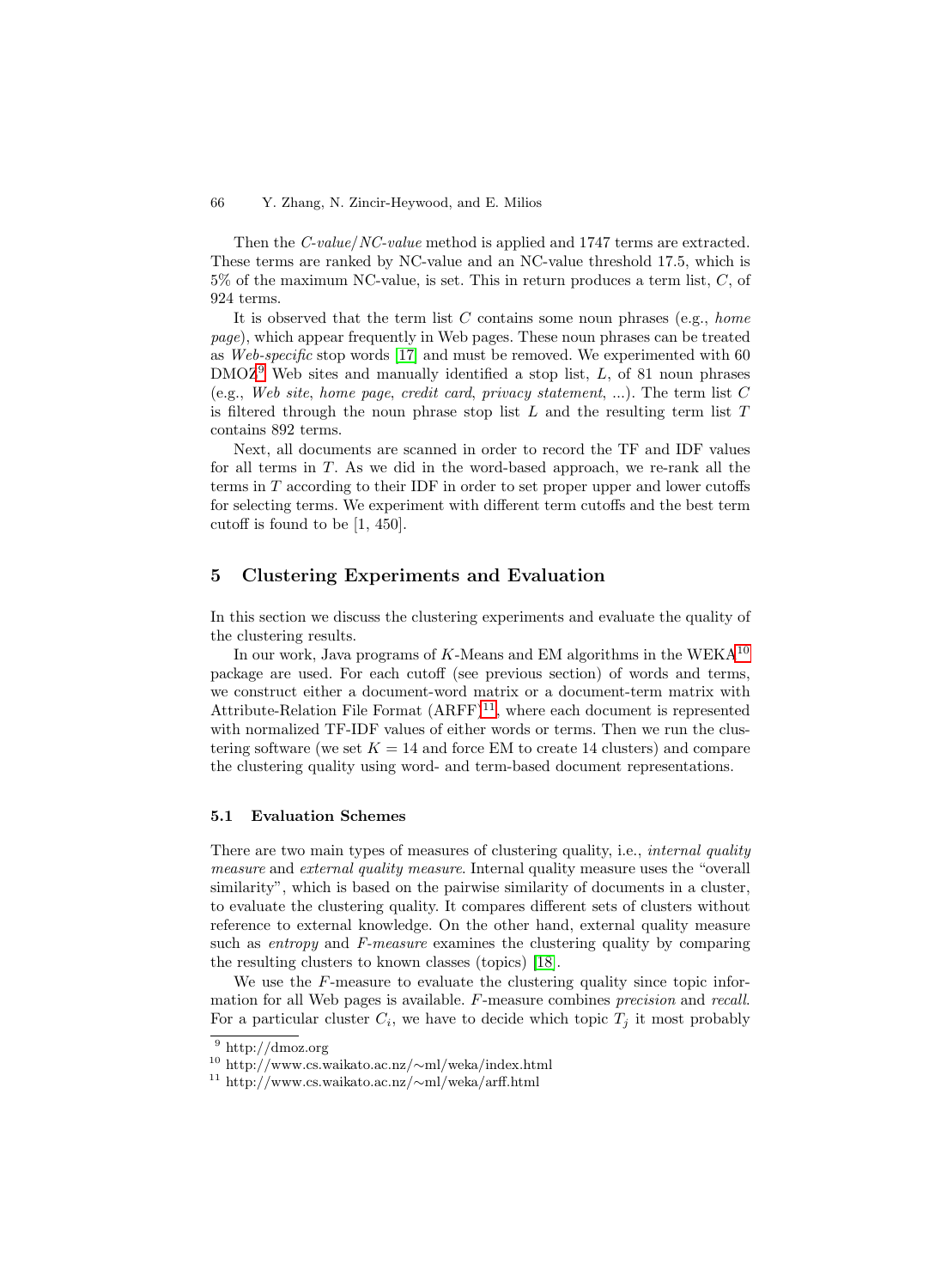<span id="page-7-0"></span>belongs to. More specifically, we calculate the precision  $P_{i,j}$ , recall  $R_{i,j}$ , and F-measure  $F_{i,j}$  of cluster  $C_i$  with respect to topic  $T_j$  as in (3).

$$
P_{i,j} = \frac{n_{i,j}}{|C_i|}, R_{i,j} = \frac{n_{i,j}}{|T_j|},
$$
  
\n
$$
F_{i,j} = \frac{2 \cdot P_{i,j} \cdot R_{i,j}}{P_{i,j} + R_{i,j}} \quad (i, j \in [1..14]).
$$
\n(3)

where,  $n_{i,j}$  is the number of documents in topic  $T_j$  which appear in cluster  $C_i$ ;  $|C_i|$  is the number of documents in cluster  $C_i$ ; and  $|T_j|$  is the number of documents in tenia  $T_i$ . Then the cluster  $C_i$  will belong to the tenia  $T_i$  which documents in topic  $T_j$ . Then the cluster  $C_i$  will belong to the topic  $T_j$  which maximizes  $F_{i,j}$ . This is formally represented in (4).

$$
F_i = \max_{j=1}^{14} F_{i,j} \quad (i \in [1..14]).
$$
 (4)

Finally the overall value of  $F$ -measure  $F$  is calculated by taking a weighted average of all  $F_i$  values as represented in  $(5)$ .

$$
F = \sum_{i=1}^{14} \frac{|T_i|}{N} F_i, \quad N = \sum_{j=1}^{14} |T_j|.
$$
 (5)

#### **5.2 Word-Based Clustering Quality**

We use both  $K$ -Means and EM algorithms to experiment with various documentword matrices, which are constructed on different word cutoffs. Table 2 summarizes the top 5 overall F values obtained with both algorithms. It is observed that EM algorithm achieves better  $F$  values than  $K$ -Means algorithm in all 5 word cutoffs.

**Table 2.** The top 5 <sup>F</sup> values achieved by word-based <sup>K</sup>-Means and EM clustering.

| $\vert$ Cutoff <sub>word</sub> $\vert$ [15, 3000] $\vert$ [10, 3000] $\vert$ [10, 3500] $\vert$ [15, 4000] $\vert$ [5, 3000] |      |      |      |      |      |
|------------------------------------------------------------------------------------------------------------------------------|------|------|------|------|------|
| $ F_{K-Means} $                                                                                                              | 0.52 | 0.51 | 0.46 | 0.44 | 0.42 |
| $F_{EM}$                                                                                                                     | 0.59 | 0.57 | 0.50 | 0.49 | 0.43 |

As shown in Table 2, both K-Means and EM achieve better F values with the word cutoff [15, 3000] than with the word cutoff [10, 3000]. This indicates that the words at the top of the word list (ranked by IDF) appear too frequently and they are not appropriate for feature selection. Also cutoff [10, 3000] outperforms cutoff [10, 3500], which indicates that the words at the bottom of the word list appear too rarely and they are not good features either. This demonstrates our assumption that words with intermediate document frequency are better choices of features.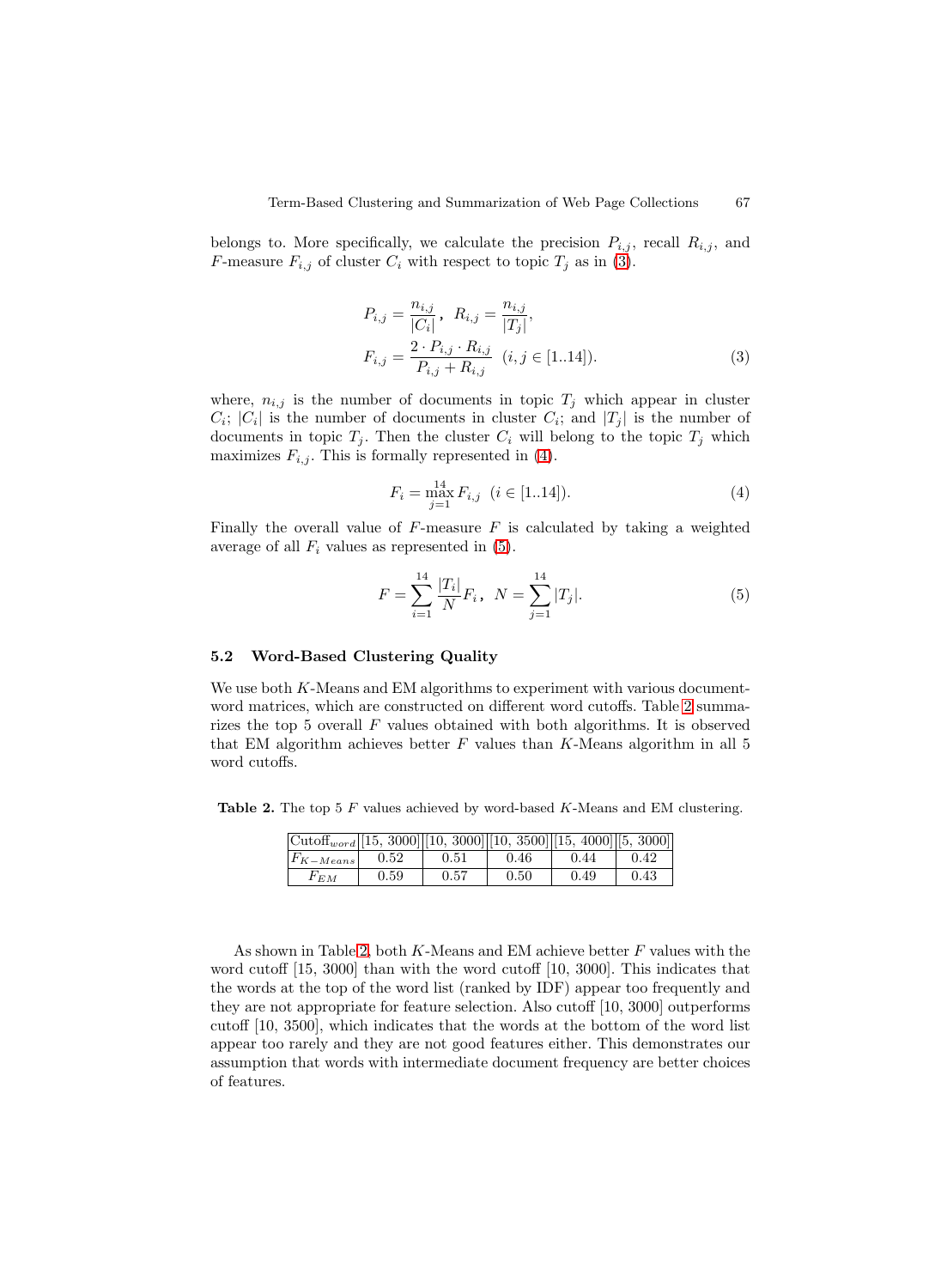#### **5.3 Term-Based Clustering Quality**

Document-term matrices are constructed on different term cutoffs. Then both K-Means and EM algorithms are applied to these matrices. Table 3 summarizes the top 5 overall  $F$  values achieved with various term cutoffs. We observe that EM achieves bigger  $F$  values than  $K$ -Means in all 5 term cutoffs.

**Table 3.** The top 5 <sup>F</sup> values achieved by term-based <sup>K</sup>-Means and EM clustering.

| $\vert \text{Cutoff}_{term} \vert \vert [1, 450] \vert [1, 500] \vert [2, 450] \vert [2, 500] \vert [3, 500] \vert$ |      |      |            |                 |      |
|---------------------------------------------------------------------------------------------------------------------|------|------|------------|-----------------|------|
| $ F_{K-Means} $ 0.67                                                                                                |      | 0.67 | $\pm 0.67$ | $0.65 \pm 0.64$ |      |
| $F_{EM}$                                                                                                            | 0.68 | 0.68 | 0.68       | 0.67            | 0.65 |

As shown in Table 3, there is no difference between the  $F$  values using either K-Means or EM with the first 3 term cutoffs. This indicates that a proper number (e.g. 450) of terms at the top of the term list (ranked by IDF) can be readily used as features.

Furthermore, we do EM clustering by fixing the lower term cutoff to 1, and changing the upper term cutoff with different values varying from 300 to 892 (full size of the term list). As shown in Fig. [1,](#page-9-0) different upper term cutoffs lead to different  $F$  values. The best  $F$  value is achieved with the upper term cutoff 450. If we increase or decrease the upper term cutoff such as using 350 and 600, then the clustering performance becomes worse. This indicates that there exists an optimal dimensionality for term-based clustering. Moreover, it is observed that with cutoffs [1, 300] and [1, 315], EM clustering fails because *null* feature vector appears, i.e., there is some document which does not include any one of the terms. This indicates that there is a minimum value for the upper term cutoff for valid clustering.

Likewise, we do EM clustering by fixing the upper term cutoff to 450, and changing the lower term cutoff with values varying from 1 to 10. It is observed that there is no much difference between resulting  $F$  values and that a lower term cutoff of 6 will lead to invalid clustering, i.e., there is at least one null vector in this case. This indicates that with much lower dimensionality in term-based clustering, terms at the top of the term list are indispensable.

The experiments above are a rough approximation of the search for optimal upper and lower term cutoffs. We leave this two-dimension search problem for future research.

#### **5.4 Comparison of Word- and Term-Based Clustering**

The main objective of our work is to investigate if term-based clustering can significantly outperform word-based clustering on Web page collections.

Table [4](#page-9-0) summarizes the details of the best F values in word- and term-based K-Means clustering, where  $w_i$  is the weight of each topic, i.e.,  $\frac{|T_i|}{N}$ , and F is the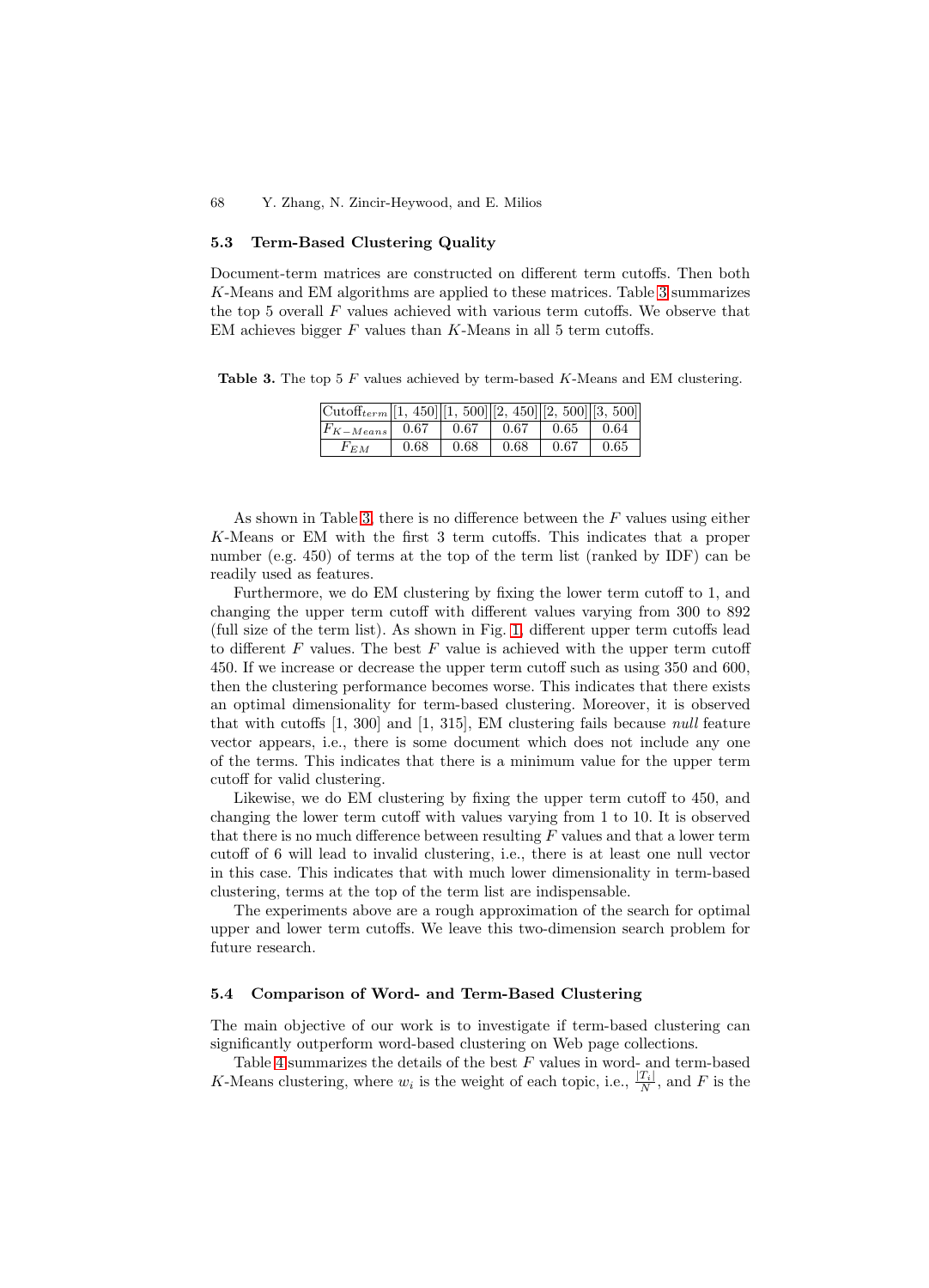<span id="page-9-0"></span>

Fig. 1. Varying F values corresponding to different upper term cutoffs with fixed lower term cutoff 1 in EM clustering.

sum of  $w_i \cdot F_i$  over all 14 topics, as calculated in [\(5\)](#page-7-0). K-Means algorithm achieves the best overall  $F$  values, 0.52 using the word cutoff [15, 3000], and 0.67 using the term cutoff [1, 450], respectively.

**Table 4.** The best F values achieved in K-Means clustering using the word cutoff [15, 3000] and the term cutoff [1, 450], respectively.

|                                                                                            |  | $-3$ |  |  | $4 \mid 5 \mid 6 \mid 7 \mid 8 \mid 9 \mid 10 \mid 11 \mid$                            |  |  | 12   13   14 |                                                                                |
|--------------------------------------------------------------------------------------------|--|------|--|--|----------------------------------------------------------------------------------------|--|--|--------------|--------------------------------------------------------------------------------|
| $w_i$                                                                                      |  |      |  |  | $[0.06] 0.06] 0.09] 0.09] 0.10] 0.12] 0.10] 0.08] 0.06] 0.06] 0.07] 0.04] 0.05] 0.04]$ |  |  |              |                                                                                |
| $F_{i_{word}}[0.53 0.45 0.67 0.43 0.39 0.68 0.33 0.54 0.44 0.64 0.61 0.49 0.70 0.45 0.52]$ |  |      |  |  |                                                                                        |  |  |              |                                                                                |
|                                                                                            |  |      |  |  |                                                                                        |  |  |              | $ 0.62 0.59 0.83 0.55 0.71 0.82 0.53 0.59 0.61 0.71 0.66 0.49 0.87 0.63 0.67 $ |
|                                                                                            |  |      |  |  |                                                                                        |  |  |              |                                                                                |

In order to measure if the difference between the quality of word- and termbased clustering (i.e.,  $w_i \cdot (F_{i_{term}} - F_{i_{word}})$  (i = 1..14)) is significant, we apply the standard two-tail paired t-test, which generally compares two different methods used for experiments carried in pairs.

The t-test carried on Table 4 obtains a t-statistic equal to 4.543. By checking the t-table, we have  $t_{0.05,13} = 2.160$ . Since  $t > t_{0.05,13}$  (P-value < 0.001), there is a significant difference between the clustering quality of word- and term-based document representation using K-Means algorithm. More precisely, term-based K-Means clustering significantly outperforms word-based K-Means clustering with much lower dimensionality.

Table [5](#page-10-0) shows the details of the best  $F$  values in word- and term-based EM clustering. EM algorithm achieves the best overall  $F$  values, 0.59 using the word cutoff  $[15, 3000]$ , and 0.68 using the term cutoff  $[1, 450]$ , respectively. Similar t-test analysis as above obtains a t-statistic equal to 3.237 and a  $P$ -value less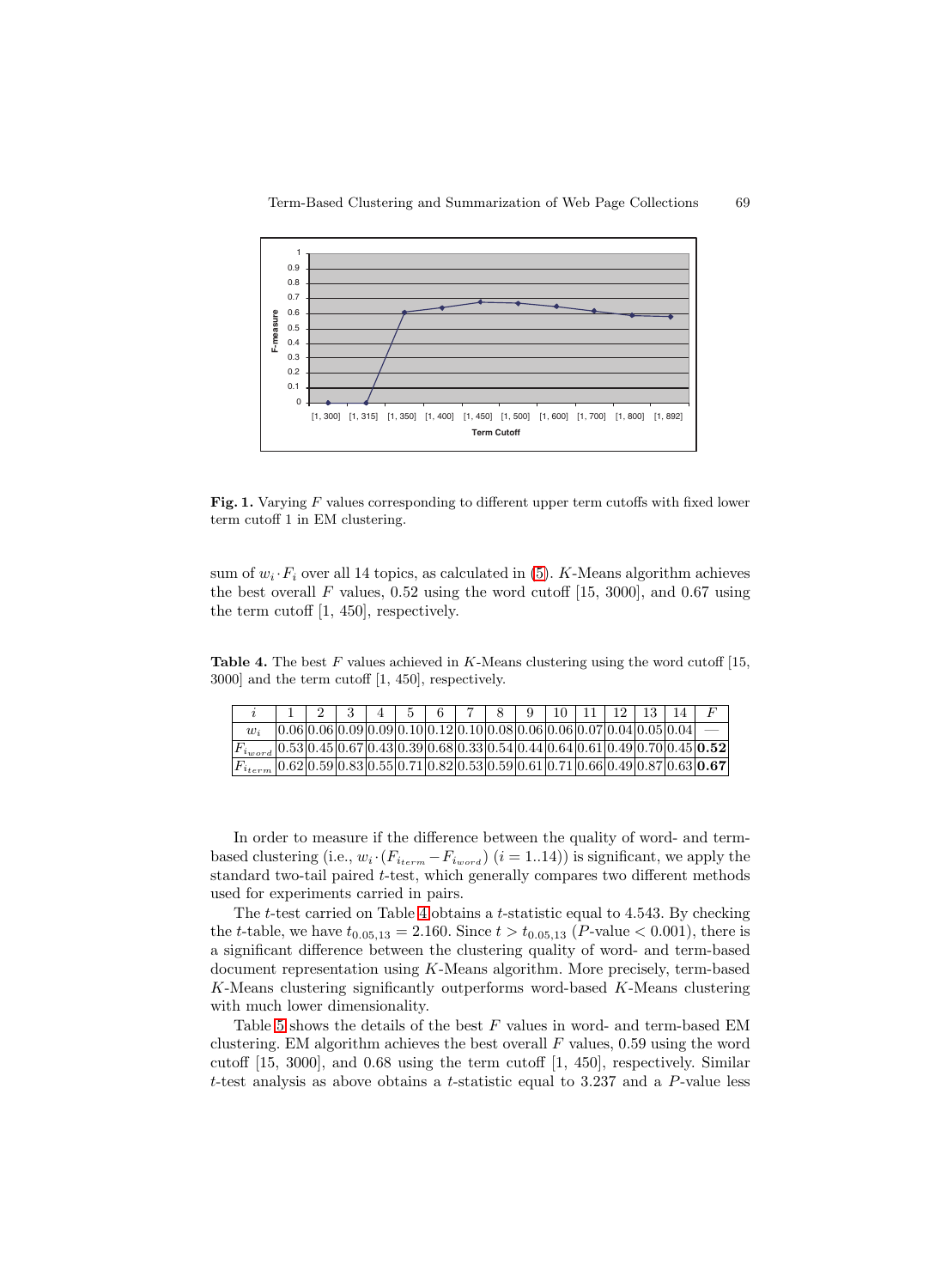<span id="page-10-0"></span>than 0.01, which shows that term-based EM clustering significantly outperforms word-based EM clustering.

**Table 5.** The best F values achieved in EM clustering using the word cutoff [15, 3000] and the term cutoff [1, 450], respectively.

|                                                                                                   | 1 1 2 3 4 5 6 7 8 9 10 11 12 13 14 F |  |  |  |  |  |  |  |
|---------------------------------------------------------------------------------------------------|--------------------------------------|--|--|--|--|--|--|--|
| $ F_{i_{word}} 0.63 0.54 0.65 0.47 0.61 0.76 0.48 0.68 0.43 0.52 0.55 0.38 0.77 0.69 {\bf 0.59} $ |                                      |  |  |  |  |  |  |  |
| $ F_{i_{term}} 0.75 0.89 0.54 0.49 0.66 0.84 0.51 0.77 0.64 0.59 0.58 0.54 0.91 0.78 0.68 $       |                                      |  |  |  |  |  |  |  |
|                                                                                                   |                                      |  |  |  |  |  |  |  |

Moreover, with the term cutoff  $[1, 335]$ , EM algorithm achieves an overall  $F$ value 0.59, which is equal to the best  $F$  value with the word cutoff [15, 3000]. This indicates that term-based document representation can significantly reduce the dimensionality by almost an order of magnitude while maintaining comparable performance with word-based document representation in EM clustering.

#### **5.5 Comparison of** *K***-means and EM Clustering**

We also apply *t*-test to measure if there is a significant difference between clustering quality of K-Means and EM using the best word and term cutoffs.

The t-test for comparison of EM and K-Means algorithms using the best word cutoff  $[15, 3000]$  obtains a t-statistic equal to 2.199 and a P-value less than 0.05, so there is a significant difference between the quality of word-based EM clustering and word-based K-Means clustering. More precisely, the EM algorithm significantly outperforms the  $K$ -Means algorithm using word-based document representation. However, a similar  $t$ -test shows that there is no significant difference (*t*-statistic = 0.042, *P*-value = 0.967) between clustering quality of K-Means and EM when using the best term cutoff [1, 450].

Regarding the computational complexity, it is observed that K-Means clustering is roughly seventeen times (CPU time: 37 seconds vs. 630 seconds) faster than EM clustering with the best term cutoff when running in a Linux machine.

## **6 Automatic Cluster Summarization**

In this section we explain how to summarize each individual cluster obtained by EM clustering using the best term cutoff [1, 450] described above and evaluate cluster summaries.

#### **6.1 Cluster Summary Generation**

The automatic cluster summarization is a multi-step process similar with the keyword-based approach proposed by Zhang et al. [\[22\]](#page-14-0).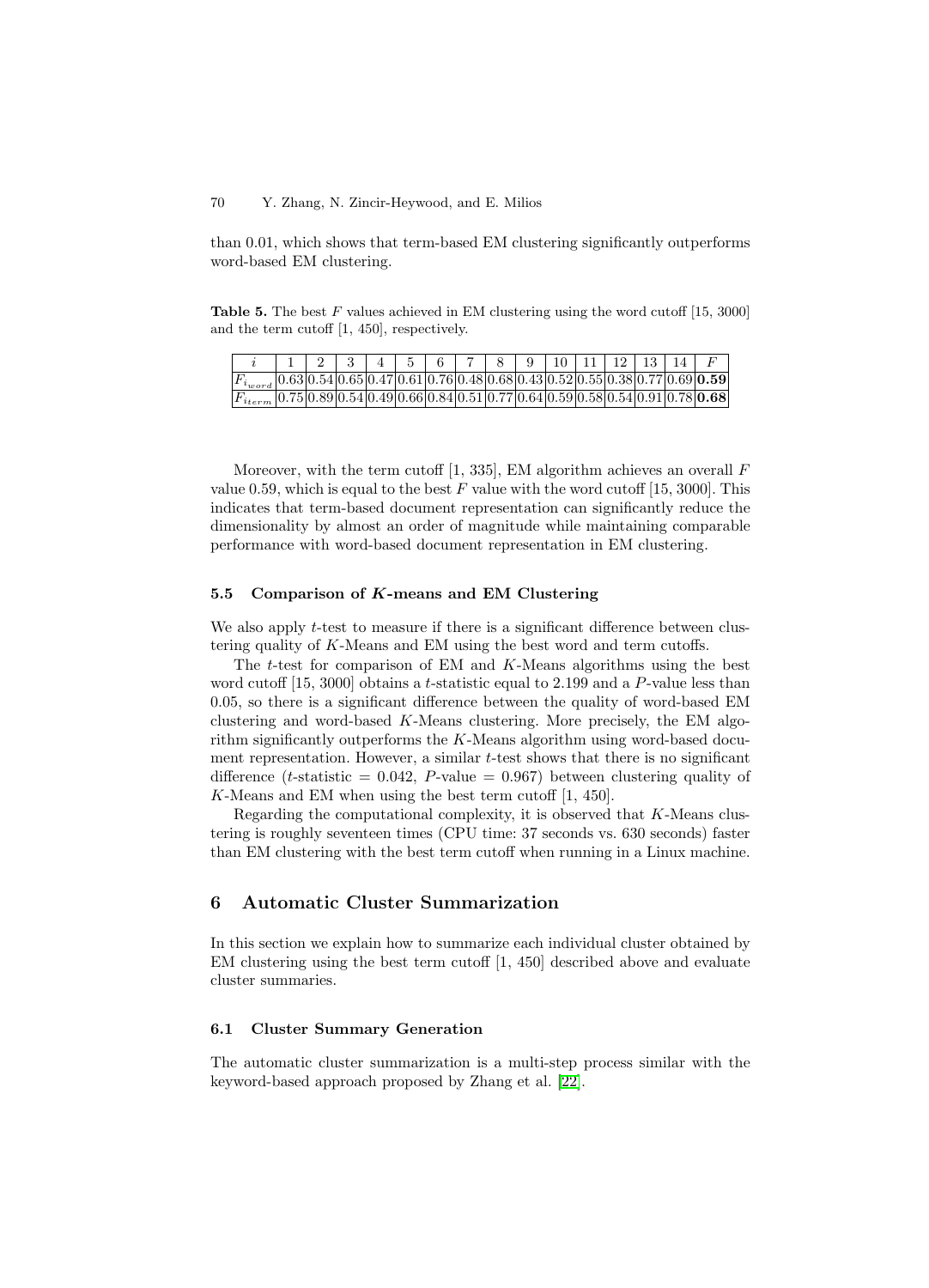- <span id="page-11-0"></span>1. First a list of multi-word terms is extracted by the *C-value*/*NC-value* method from the narrative text of Web pages in each cluster. Then the term list is filtered through the noun phrase stop list  $L$  and the top 25 terms (ranked by *NC-value*) are kept as keyterms.
- 2. Narrative text of the Web pages in the current cluster is scanned to extract the most significant sentences. The significance of a sentence is measured by calculating a weight value, which is the maximum of weights of *word clusters* within the sentence. A word cluster is defined as a list of consecutive words which starts and ends with a keyterm and at most 2 non-keyterms must separate any two neighboring keyterms. The weight of a word cluster is calculated as the sum of keyterm weights divided by the number of keyterms in the word cluster.
- 3. A summary is generated, which consists of the top 25 keyterms and the top 5 key sentences. The numbers 25 and 5 are determined by both the informativeness of the keyterms and the key sentences and the size of the cluster summaries.

As an example, Table 6 gives the cluster summary corresponding to Topic 7: Health. As we can see, this summary provides informative contents of the Health topic.

Table 6. An example of cluster summary corresponding to the *Health* topic.

health administration, veterans health, health care, drug administration, food safety, veterans health administration, severe acute respiratory syndrome, health maintenance organization, mine safety, veterans health administration facilities, health insurance, vital events, drug abuse, veterans integrated service networks, veterans health administration program, health information, acute respiratory syndrome, respiratory syndrome, severe acute, women health, other communication disorder, health care professionals, health administration facilities, health maintenance, health service

1. The Veterans Health Administration (VHA) provides a broad spectrum of medical, surgical, and rehabilitative care to its customers.

2. VHA Organizations A number of offices work together to make the Veterans Health Administration (VHA) an efficient and patient-centered health care system. 3. The Mine Safety and Health Administration - Look here for information about the dangers of playing near or in mines.

4. Data on health status, healthy lifestyles, illness and disability, the use of health care and vital events.

5. The Food and Drug Administration (FDA) today is advising women and health care professionals about important new safety changes to labeling of all estrogen and estrogen with progestin products for use by postmenopausal women.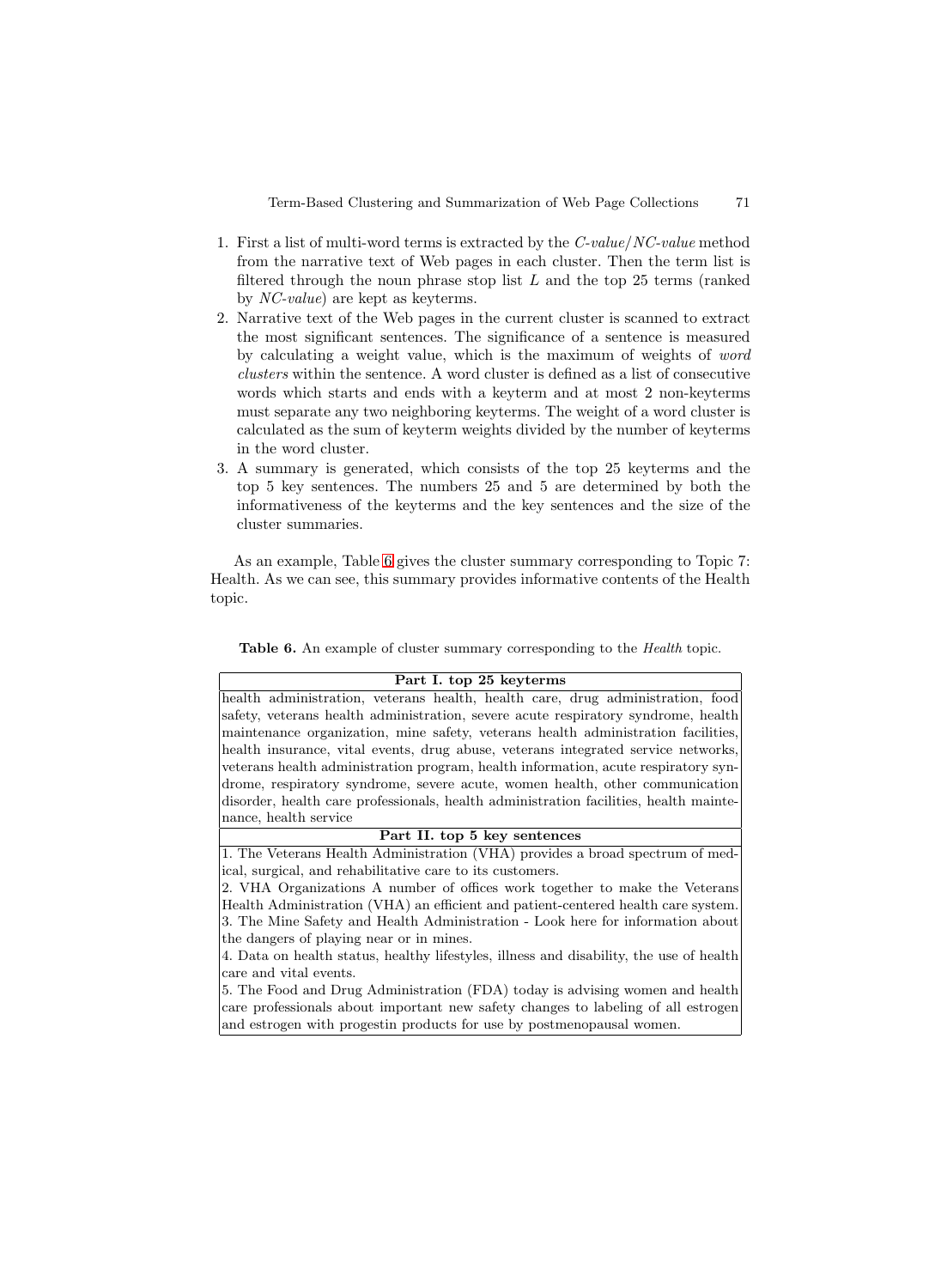#### **6.2 Cluster Summary Evaluation**

In this subsection, we describe how to evaluate the quality of cluster summaries in a way which has been extensively used in related work [\[13,19\]](#page-14-0). Human subjects are asked to read each cluster summary and judge the relatedness of keyterms and key sentences to the corresponding topic as follows:

- 1. For each cluster, browse the description Web page (see Section [3\)](#page-2-0) of its corresponding topic (which maximizes the  $F$  value of the current cluster) for a sufficient time in order to understand the subtopics categorized in the current topic.
- 2. Read the cluster summary and rank each *summary item*, i.e., keyterm or key sentence, into *good*, *fair* or *bad* using the following rules:
	- **–** If it is strongly pertinent to the current topic, rank it *good*.
	- **–** If it is pertinent to the topic, rank it *fair*.
	- **–** If it is not pertinent to the topic, rank it *bad*.
- 3. Count  $n_q$ ,  $n_f$ , and  $n_b$ , which is the number of good, fair, and bad items in each summary, respectively.

Related research in [\[19\]](#page-14-0) defines *acceptable* terms as good and fair terms. Let  $p_t$ and  $p_s$  be the percentage of acceptable keyterms and key sentences, respectively. We formally define  $p_t$  and  $p_s$  in (6).

$$
p_t, p_s = \frac{n_g + n_f}{n_g + n_f + n_b}.\tag{6}
$$

For example, in the summary example shown in Table [6,](#page-11-0) there are 17 good, 7 fair, and 1 bad keyterms; 2 good, 3 fair, and 0 bad key sentences. So the percentage of acceptable keyterms is calculated as  $\frac{17+7}{25} = 96\%$ , and the percentage of acceptable key sentences is 100%.

Table 7 summarizes the percentage of acceptable keyterms and key sentences for all cluster summaries. Our approach achieves an average of 83.7% acceptable keyterms and 88.6% acceptable key sentences, which indicates that the cluster summaries are acceptable to human readers.

| Summary   |                                                                        | 3 | 4 | $-5$ | 6 | 8 |  |  |  | 9   10   11   12   13   14   Average |
|-----------|------------------------------------------------------------------------|---|---|------|---|---|--|--|--|--------------------------------------|
| $p_t(\%)$ | $ 100 $ 96   64   96   56   92   96   68   96   84   84   72   80   88 |   |   |      |   |   |  |  |  | 83.7                                 |
| $p_s(\%)$ | $ 100 100 $ 80 $ 100 100 $ 60 $ 100 100 100 $ 80   80   60   80   100  |   |   |      |   |   |  |  |  | 88.6                                 |

**Table 7.** Details of summary quality values.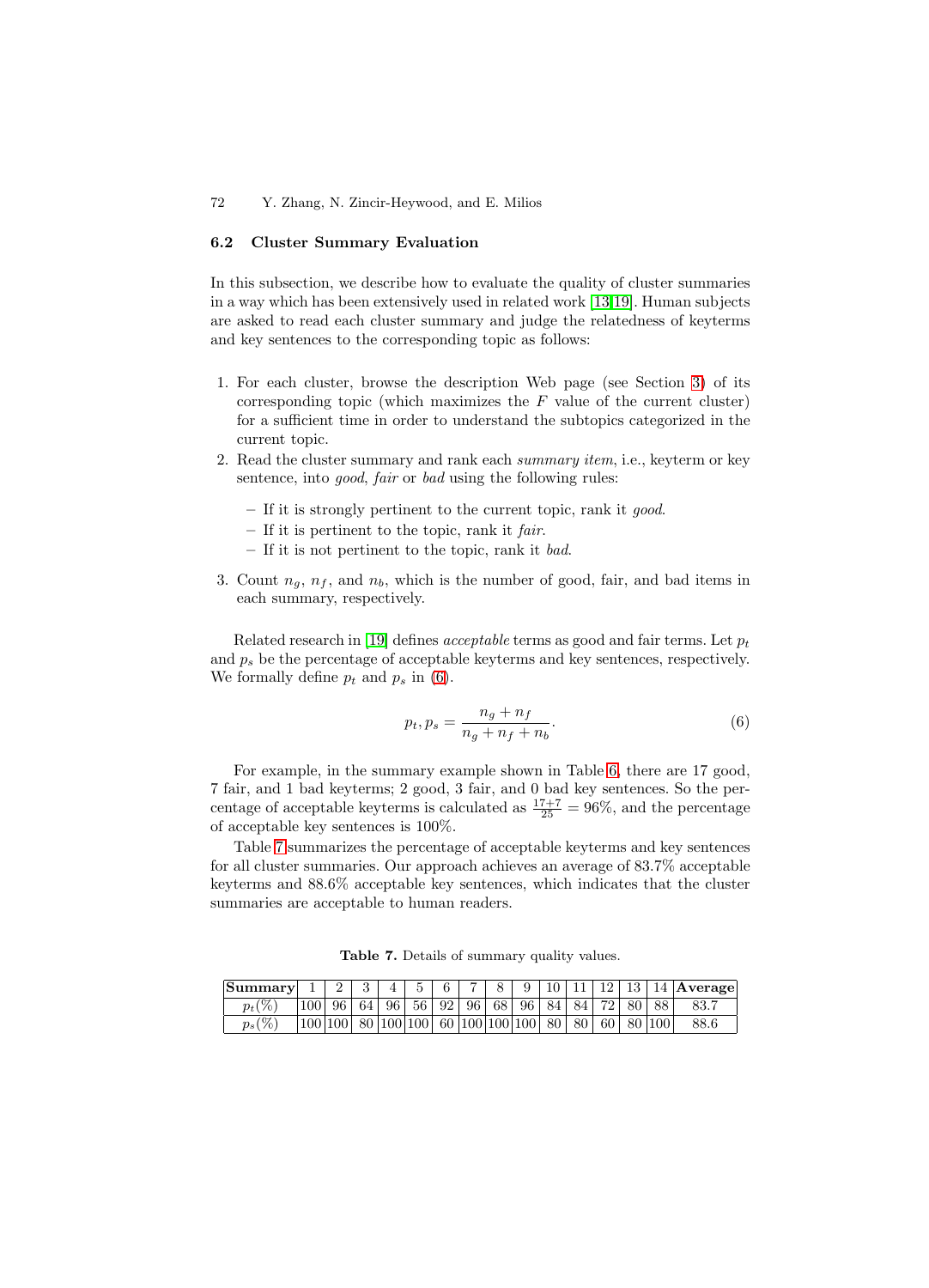## <span id="page-13-0"></span>**7 Conclusion and Discussion**

In this paper, we experiment with word- and term-based representations of Web documents for K-Means and EM clustering. The term-based approach relies on a start-of-the-art automatic term extraction method on narrative content of the Web page collection. We evaluate the difference between word- and term-based clustering and demonstrate that term-based clustering significantly outperforms word-based clustering with much lower dimensionality. We also show that summarization of individual clusters provides a good overview of the various essential topics covered in the Web page collection and this approach is critical for alleviating the information overload problem on the World Wide Web.

Future research involves several directions: 1) Investigation of automatic Web-specific stop words generation [\[17\]](#page-14-0) to achieve better term extraction from Web page collections; 2) Search for optimal upper and lower term cutoffs for best clustering quality; 3) Bisecting K-Means and EM clustering to produce a hierarchical decomposition of the essential topics and their subtopics covered in the data collection; 4) Application on the whole .GOV collection to estimate the effectiveness and efficiency of our approach on the huge data set.

**Acknowledgements.** We are thankful to reviewers for many valuable suggestions on this work. The research has been supported by grants from the Natural Sciences and Engineering Research Council of Canada.

## **References**

- [1] J. Bilmes. A Gentle Tutorial on the EM Algorithm and its Application to Parameter Estimation for Gaussian Mixture and Hidden Markov Models. Technical Report ICSI-TR-97-021, University of California, Berkeley, 1997.
- [2] D. Boley. Principal Direction Divisive Partitioning. Data Mining and Knowledge Discovery, 2(4):325–344, 1998.
- [3] E. Brill. A Simple Rule-based Part of Speech Tagger. In Proceedings of the 3rd Conference on Applied Natural Language Processing (ANLP-92), pages 152–155, 1992.
- [4] A. Broder, S. Glassman, M. Manasse, and G. Zweig. Syntactic Clustering of the Web. In Proceedings of the 6th International World Wide Web Conference, pages 391–404, 1997.
- [5] D. Cutting, D. Karger, J. Pedersen, and J. Tukey. Scatter/Gather: A Clusterbased Approach to Browsing Large Document Collections. In Proceedings of the 15th Annual International ACM SIGIR Conference on Research and Development in Information Retrieval, pages 318–329, 1992.
- [6] J. Dean and M. Henzinger. Finding Related Pages in the World Wide Web. In Proceedings of the 8th International World Wide Web Conference, pages 389–401, 1990.
- [7] A. Dempster, N. Laird, and D. Rubin. Maximum Likelihood from Incomplete Data via the EM Algorithm. Journal of the Royal Statistical Society, Series B, 39(1):1–38, 1977.